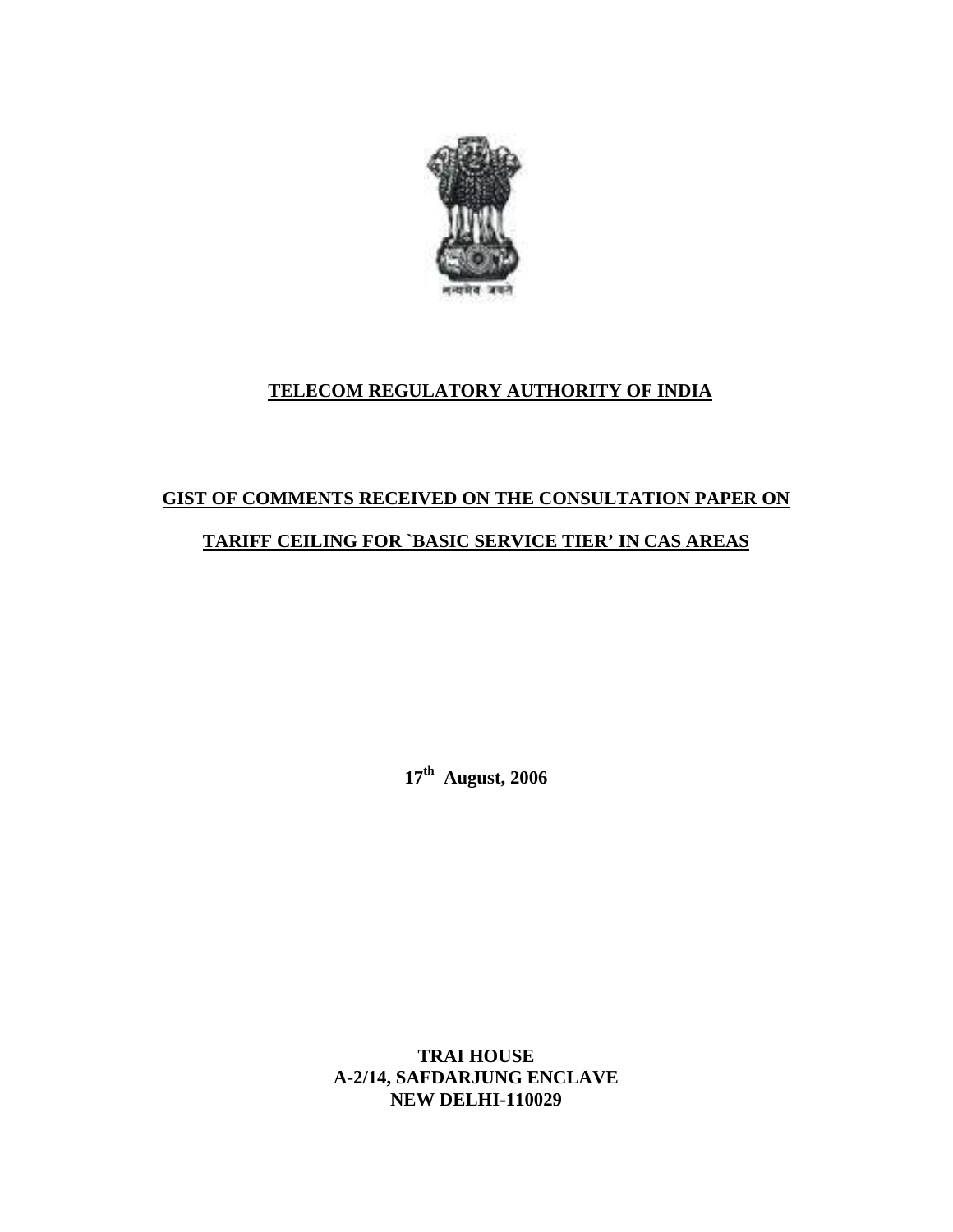| Sl.No.       | <b>Name</b>                                  | <b>From Where</b> |
|--------------|----------------------------------------------|-------------------|
| $\mathbf{1}$ | Col V.C. Khare (Retd.) – A Cable TV          | <b>Mumbai</b>     |
|              | industry observer                            |                   |
| $\mathbf{2}$ | Cable Operators Federation of India          | <b>New Delhi</b>  |
|              | (COFI)                                       |                   |
| 3            | Shri Vikki Choudhry, National Cable &        | <b>New Delhi</b>  |
|              | <b>Telecommunications Association (NCTA)</b> |                   |
| 4            | Dr. A.K. Rastogi, President, All India       | <b>New Delhi</b>  |
|              | <b>Aavishkar Dish Antenna Sangh</b>          |                   |
| 5            | Hathway Cable & Datacom Private Limited      | <b>Mumbai</b>     |
| 6            | <b>Cable Operators United Front (Couf)</b>   | <b>Delhi</b>      |

### **INDEX OF STAKEHOLDERS FURNISHING COMMENTS**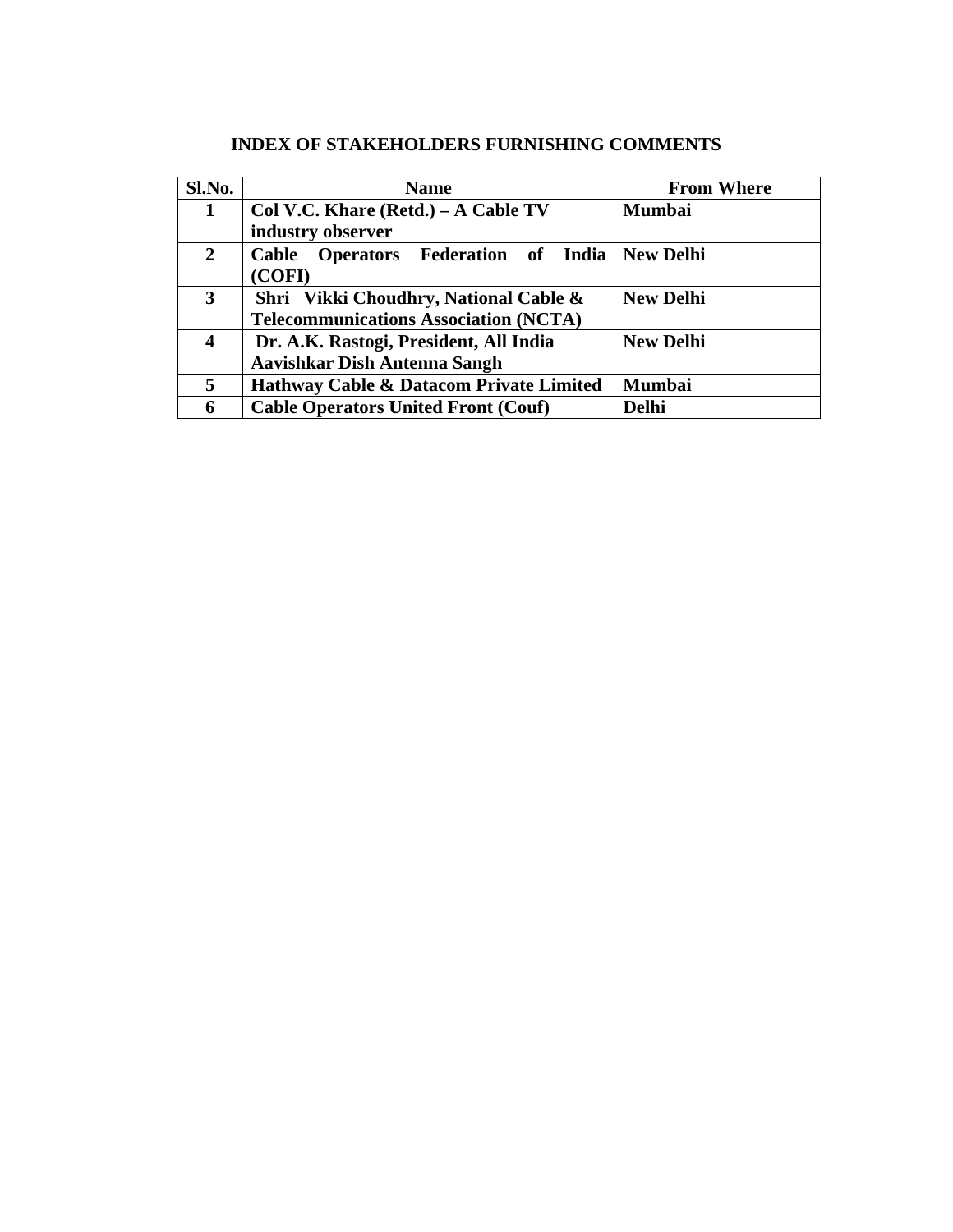#### **Issue for Consultation**

 In the Telecommunication (Broadcasting and Cable) Services (Second) Tariff Order, 2004 (6 of 2004), after the existing clause 3A and the entries relating thereto, the following new clause and the entries relating thereto shall be added as clause 3B:-

"3B. Tariff ceiling for 'basic service tier' in CAS Areas:

Notwithstanding anything contained in the provisions of clause 3, in areas specified by the Central Government by notification under section 4A(1) of the Cable Television Networks (Regulation) Act, 1995 [7 of 1995], the maximum amount which a cable operator may demand from a subscriber for receiving the programmes transmitted in the 'basic service tier' provided by such cable operator shall not exceed Rs.77/- per month exclusive of taxes, for a minimum of thirty free-to-air channels. Free-to-air channels, over and above the basic service tier, would also be made available to the subscribers within the maximum amount mentioned above.

*Explanation* - For the purposes of this clause, -

"basic service tier" means a package of free-to-air channels provided by a cable operator, for a single price to the subscribers of the area in which his cable television network is providing service and such channels are receivable for viewing by the subscribers on the receiver set of a type existing immediately before the commencement of the Cable Television Networks (Regulation) Amendment Act, 2002 without any addressable system attached to such receiver set in any manner."

#### **Comments Received**

1. The benchmark price of Rs.72/- per month did not take into account the quality of picture quality at the end of the line (farthest subscriber in terms of cable length in the network). This figure of Rs.72/- per month for 30 channels (analog - to be received without STB) was arrived at for a network spectrum 47-550 MHz transporting 62 channels, with a customer base of 32000 and a radius of operation of 7.5kms on coaxial cable. Technically, head ends using 500 series trunk cable over47-862 M Hz and transporting 90 channels cannot deliver signal quality per IS 13420 beyond 4.8 kms cable length, with a cascading limit of 16 amplifiers. The subscriber base of 32000 was high as independent head ends were having 18000 subscribers on an average. On the other hand networks have consolidated with fiber, 120 digitally compressed signals, encryption and SMS hardware installed. If the upward and downward adjustment in cost for the above factors is taken into account the cost of Rs.72/- as prorated would give at least a minimum cost of Rs.100**/-**(exclusive of taxes). (Supporting calculations given; not attached with gist) **(Col V.C Khare, a Cable TV Industry Observer)**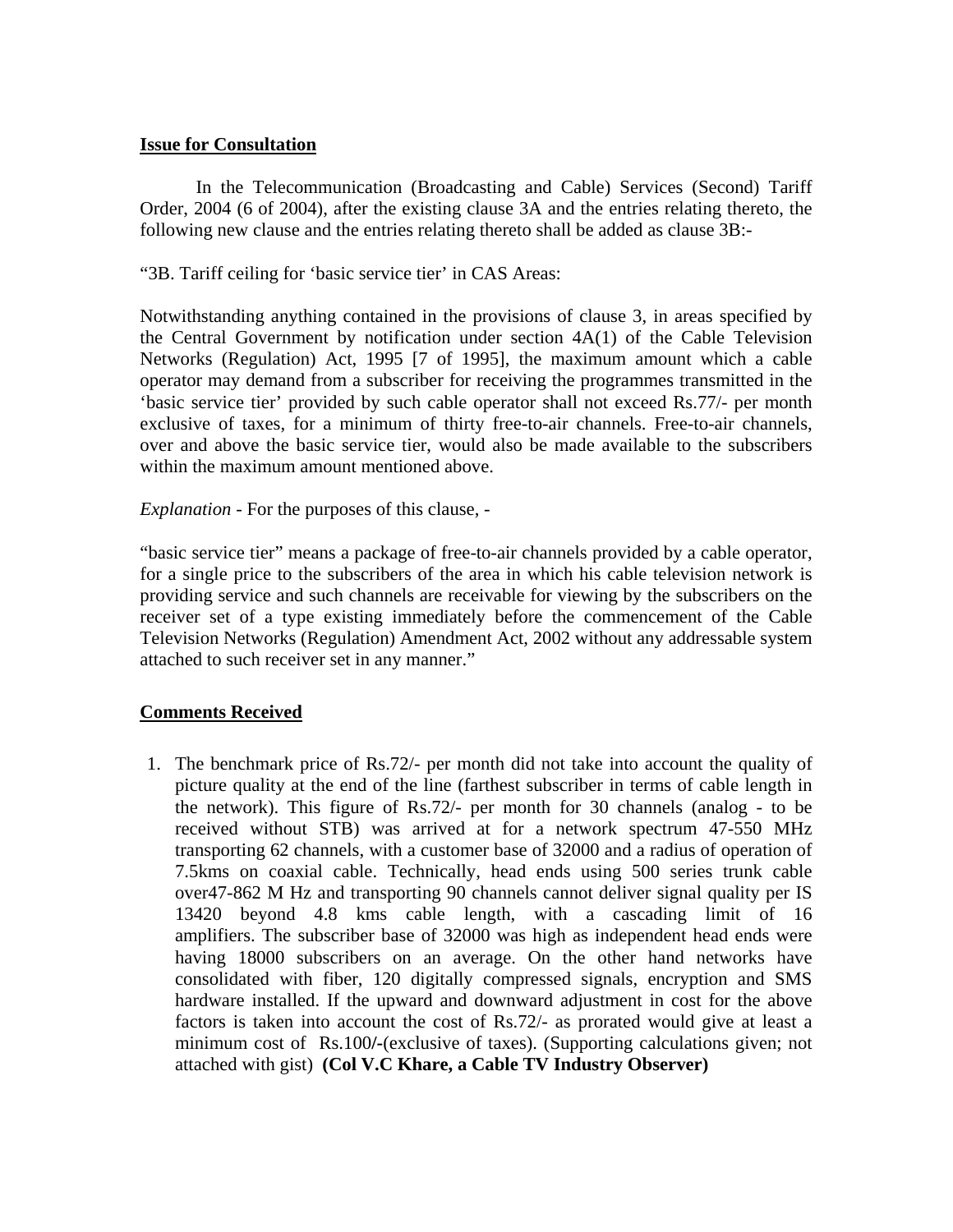- 2. The price of Rs.72 for 30 FTA channels fixed in 2003 was not realistic, as all parameters were not taken in to account. There was no representation of stakeholders in the committee. Only one MSO headend was considered and not the distribution cost through franchisee operators who maintain their own offices, technical maintenance staff, collection staff etc.) Quality of service was not considered while calculating number of subscribers and the number of subscribers was based on extended network of the MSO prevailing at that time. Radial distance of the network taken was 7 km on 500 Series Cables as against the BIS Standard of transmission of 4-5 Kms. Cost increase in water, electricity which has gone beyond rates of increase in inflation should be taken into account. The cost of FTA channels has to be reworked. Even as per our calculations submitted to the Ministry in 2003 the cost was Rs.180/-. One option is to use the benchmark of Rs125, which was the charge for 15-20 channels in 1994 when there were no pay channels In our view a minimum of Rs.150 should be charged for the basic tier considering the fact that TRAI does not want last mile operators to pay for the FTA package to the MSOs. An amount of Rs.30 to Rs.50 is being paid at present to MSOs. **(COFI, New Delhi)**.
- 3. 10 years ago, most of the cable operators in the country were changing a price of around Rs 150 per month from the consumers when there was no pay channel in existence. Since this price was unregulated, it reflects market dynamics and cost structure. With an annual inflation of around 5 percent per year, the amount equivalent to this price at present value will be around Rs.180 per month. A price below this level will result in deficiency in quality of service for the consumers, Non-conformity with the provisions of CAS. & Standards of BIS, no investment in network up gradation or maintenance, loss of employment, incentivise most broadcasters to keep (or convert) their channels into pay, loss of revenue to the Indian Government and encourage under declaration by the cable service providers of FTA subscribers. The price as worked out by them during 2003 and given to the Ministry was around Rs.201.65 (Supporting calculations given; not attached with gist) **(Vikki Choudhry, NCTA).**
- 4. As per our tariff plan the basic service tier charges should be as under:

 $Rs.100 + 7\%$  inflation  $+ ST$  (service tax) for 30 channels Rs.1+ ST (service tax) per channel exceeding 30 channels The above tariff will be charged by cable operator from the consumer. **(Dr.A.K.Rastogi, President, All India Aavishkar Dish Antenna Sangh)** 

5. Original price for basic service tier was fixed in July 2003, three years back. The various parameters for determination of the said rate took into account, the cost of materials like cable, amplifier, electronics, collection/service cost etc. Most of the materials required for cable TV are manufactured out of metals like copper, aluminum whose prices have shot up significantly. Further power & fuel are important components in delivery of the services, which have also risen sharply in the last 1-2 years. There are further inflationary pressures on the overheads front like